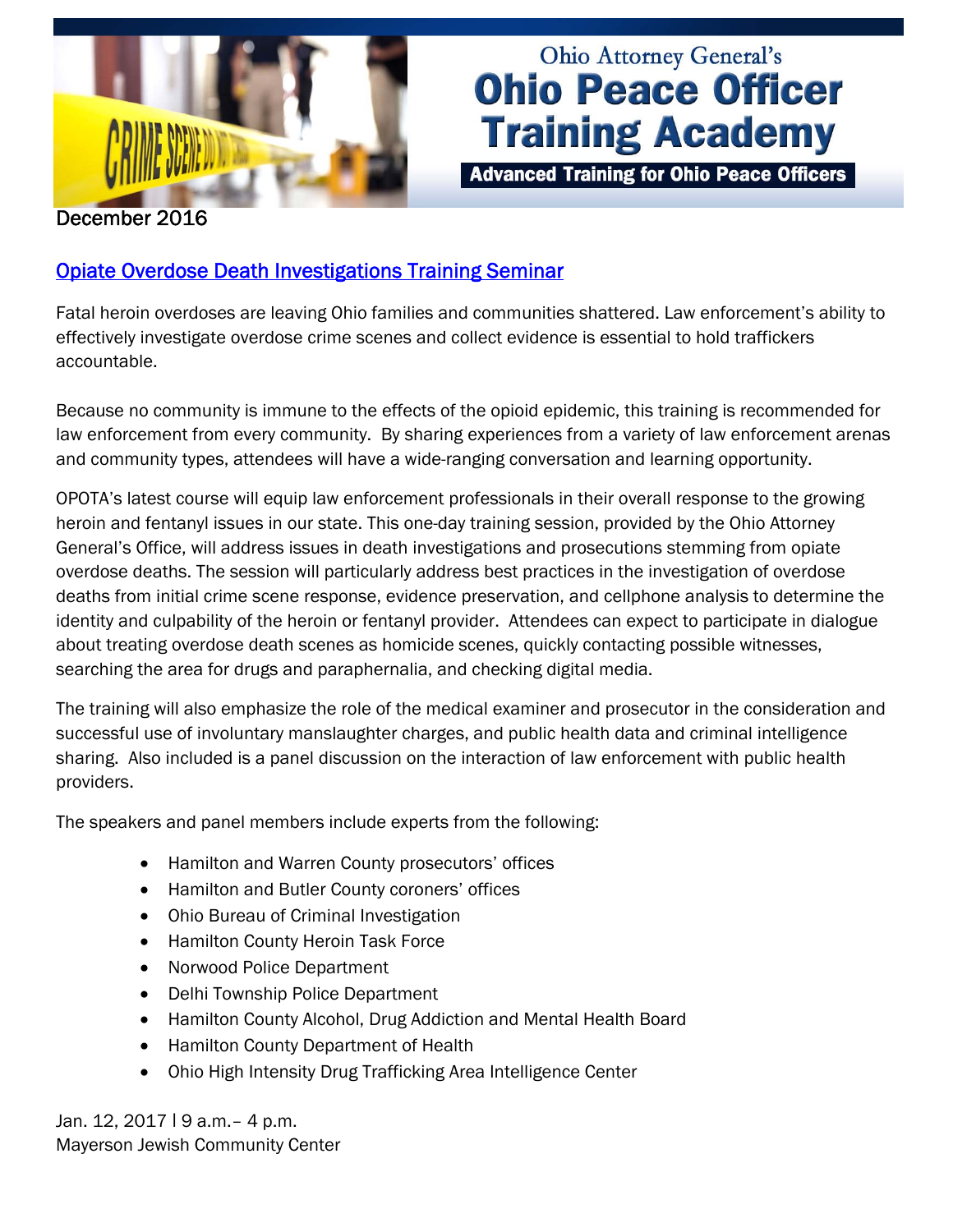8485 Ridge Rd. Cincinnati, OH Cost: Free [http://www.ohioattorneygeneral.gov/Law-Enforcement/Ohio-Peace-Officer-Training-Academy/Course-](http://www.ohioattorneygeneral.gov/Law-Enforcement/Ohio-Peace-Officer-Training-Academy/Course-Catalog/Course-Search?searchtext=opiate&searchmode=anyword)Catalog/Course-Search?searchtext=opiate&searchmode=anyword

#### [Flying While Armed](http://www.ohioattorneygeneral.gov/Media/Newsletters/Ohio-Peace-Officer-Training-Academy-email-newslett/December-2016-(1)/Flying-While-Armed)

Officers and departments often need to use air travel on official business as a quick and cost effective way to travel. According to the U.S. Transportation Security Administration, (TSA) federal regulation states that a law enforcement officer must meet the following criteria to fly armed:

- Be employed as a federal law enforcement officer, whether or not on official travel, and armed in accordance with an agency-wide policy.
- Be a federal law enforcement officer or a full-time municipal, county, state, tribal or territorial law enforcement officer who is a direct government agency employee.
- Be sworn and commissioned to enforce criminal or immigration statutes.
- Be authorized by the employing agency to have the weapon in connection with assigned duties.
- Have completed the TSA Law Enforcement Officer Flying Armed Training Course.

In an effort to assist Ohio law enforcement in this area, OPOTA is offering *Law Enforcement Officers Flying Armed*. This course meets the requirements of the TSA for officers who are required to fly armed and are providing protective escort, hazardous surveillance operations, and prisoner escort or for a law enforcement officer on official travel required to report to another location armed and prepared for duty.

Jan. 24, 2017 ǀ 9:30 a.m. – noon OPOTA Main Campus 1650 St. Rt. 56 SW London, OH Cost: Free [http://www.ohioattorneygeneral.gov/Law-Enforcement/Ohio-Peace-Officer-Training-Academy/Course-](http://www.ohioattorneygeneral.gov/Law-Enforcement/Ohio-Peace-Officer-Training-Academy/Course-Catalog/Course-Search.aspx?searchtext=flying&searchmode=anyword)Catalog/Course-Search.aspx?searchtext=flying&searchmode=anyword

#### Interacting With and De-Escalating the Special Needs Population

Law enforcement officers are often called in to help on cases where a person is suffering a potential mental health crisis. This course provides information and updated training on how to interact with this special population. The one-day course could be of particular interest to veteran officers who haven't had a chance to take it.

Facilitators introduce concepts that provide officers with options other than force when dealing with people in crisis. In addition, students of the class are introduced to a wide variety of options regarding the mentalhealth realm, such as, treatment options, psychotropic medications, and various mental illnesses and how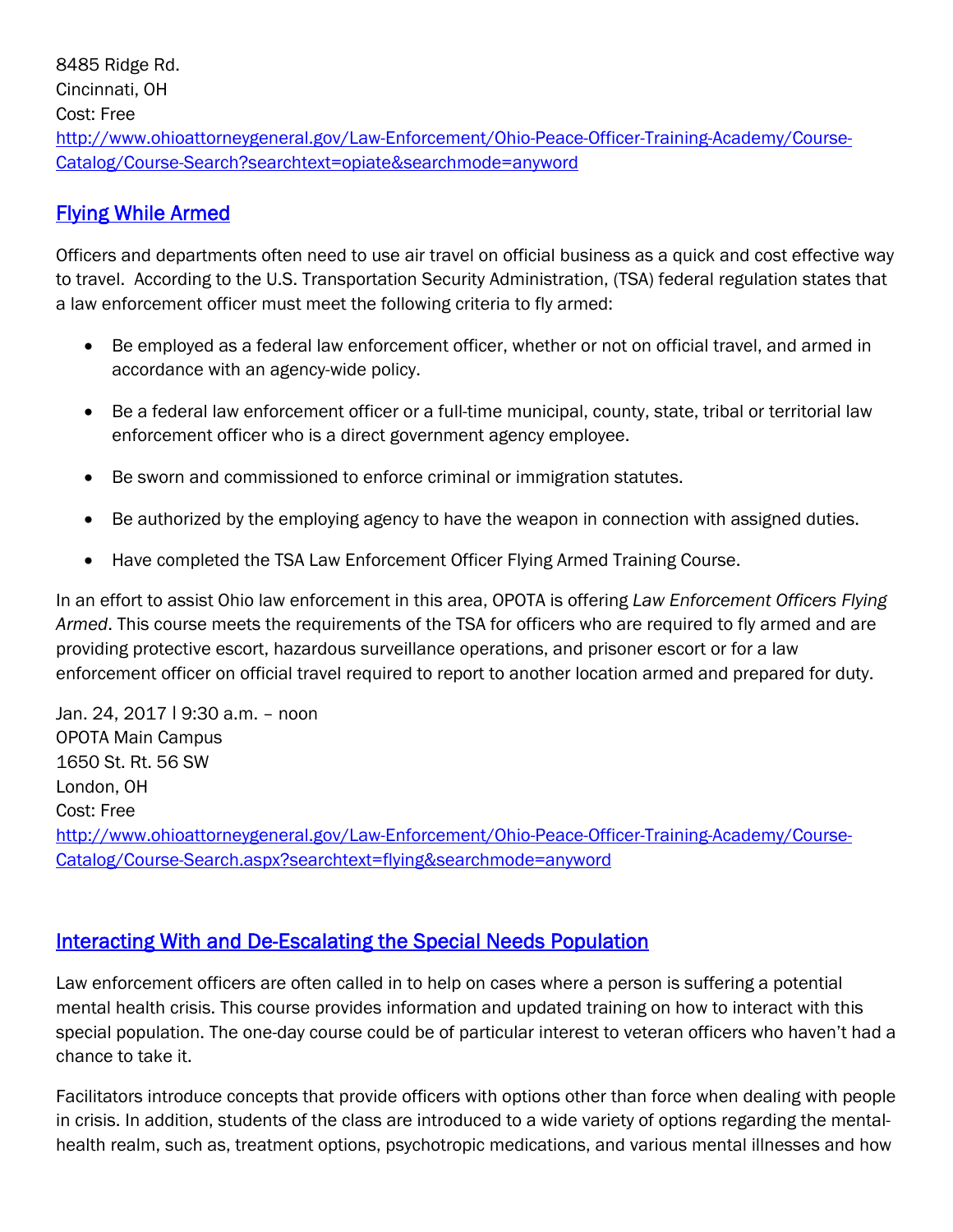they manifest. Finally, students learn how and when to use the three de-escalation models: Engage Assess and Resolve (EAR), Loss models, and the Lethality Availability Specificity and Timing (L.A.S.T.) model.

Jan. 11, 2017 | 8 a.m. - 5 p.m. OPOTA Main Campus 1650 St. Rt. 56 SW London, OH Cost: \$115 [http://www.ohioattorneygeneral.gov/Law-Enforcement/Ohio-Peace-Officer-Training-Academy/Course-](http://www.ohioattorneygeneral.gov/Law-Enforcement/Ohio-Peace-Officer-Training-Academy/Course-Catalog/Course-Search?searchtext=interacting&searchmode=anyword)Catalog/Course-Search?searchtext=interacting&searchmode=anyword

#### **[Training a Community](http://www.ohioattorneygeneral.gov/Media/Newsletters/Ohio-Peace-Officer-Training-Academy-email-newslett/December-2016-(1)/Training-a-Community)**

Whole Community Training is a new approach on how to respond to emergency events. This training helps first responders, emergency management practitioners, and government officials collectively understand their capabilities and weaknesses. The Whole Community approach attempts to engage the private and nonprofit sectors, including businesses and faith-based organizations and the public.

Whole Community Training is a regional class where all members of a community can collectively prepare for an emergency event. When all members of the community participate, they build a more effective path to a safe and secure community that can recover if an emergency event occurs. During the morning session, the instructor will assess the needs of your community, determine the best way to organize your resources, and discuss how to prepare for emergency events. The afternoon session will consist of tabletop exercises. Because Whole Community Training is regional, the instructor will come to the assigned city and work with the community.

For more information about the training, send an email to Micah Stoll at micah.stoll@ohioattorneygeneral.gov.

[http://www.ohioattorneygeneral.gov/Law-Enforcement/Ohio-Peace-Officer-Training-Academy/Course-](http://www.ohioattorneygeneral.gov/Law-Enforcement/Ohio-Peace-Officer-Training-Academy/Course-Catalog/Course-Search?searchtext=whole&searchmode=anyword)Catalog/Course-Search?searchtext=whole&searchmode=anyword

#### [New Courses](http://www.ohioattorneygeneral.gov/Media/Newsletters/Ohio-Peace-Officer-Training-Academy-email-newslett/December-2016-(1)/Rolling-Out-New-Course)

The Ohio Peace Officer Training Academy is pleased to announce two new courses in 2017. These courses will be offered at six regional sites around the state. Check the online catalog for dates, times and locations.

Foundations: Patrol Tactics is a four-hour course designed to teach various aspects of patrol including mental and physical preparation, overview of patrol methods, aspects of proactive patrol, and aspects of responding to calls for service.

Foundations: Dealing With Dangerous Drugs During Patrol Stops is a four-hour course designed for officers to assess and maintain public and officer safety through recognition and proper handling of patrol stops where dangerous drugs are involved.